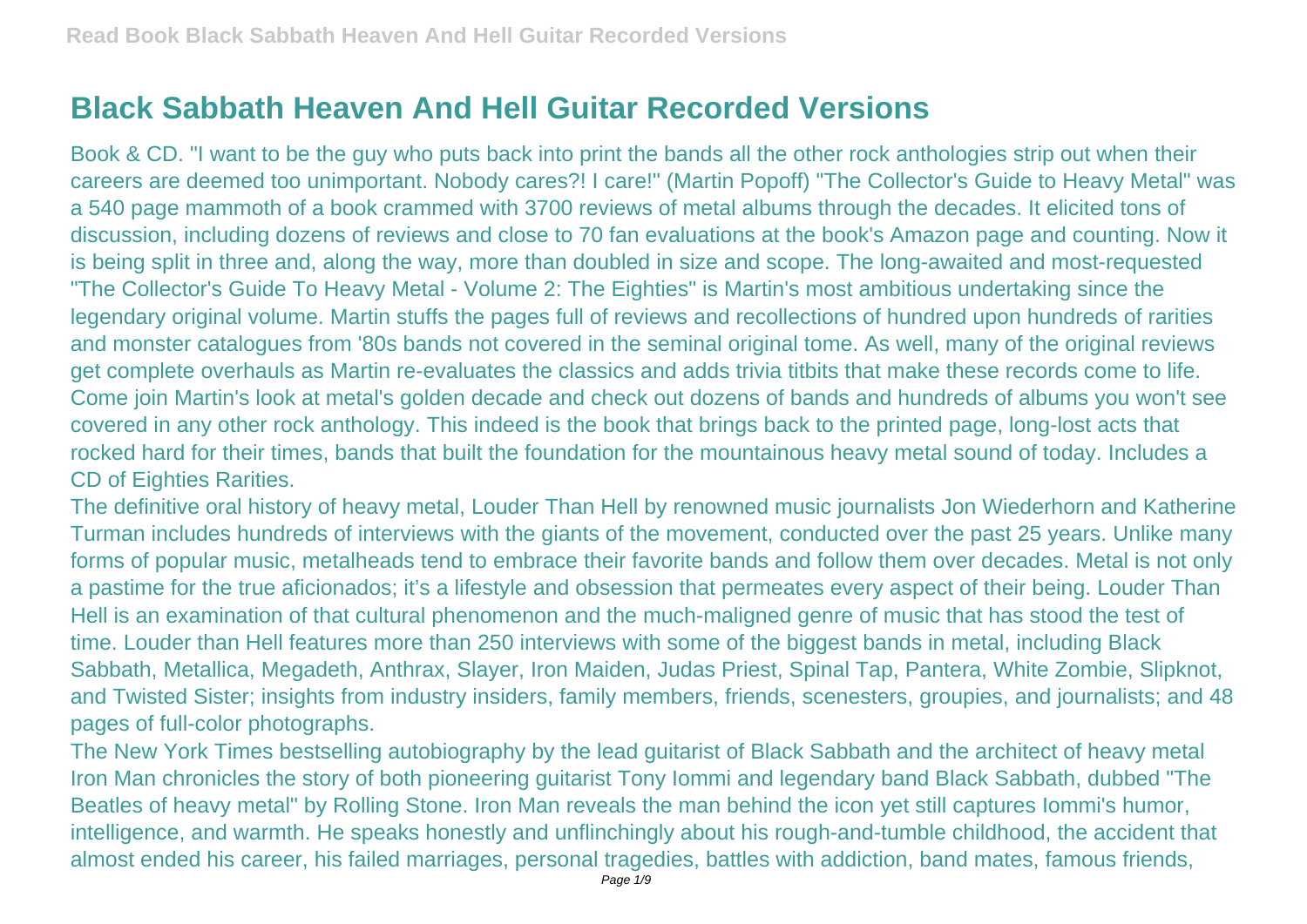newfound daughter, and the ups and downs of his life as an artist. Everything associated with hard rock happened to Black Sabbath first: the drugs, the debauchery, the drinking, the dungeons, the pressure, the pain, the conquests, the company men, the contracts, the combustible drummer, the critics, the comebacks, the singers, the Stonehenge set, the music, the money, the madness, the metal.

This ultimate guide to one of the world's most influential and enduring rock bands--dubbed by Rolling Stone as "the Beatles of heavy metal--discusses and debates essential Black Sabbath topics and themes, providing a deeper appreciation and understanding of the band's members. Original.

Instant National Bestseller The long-awaited autobiography by one of heavy metal's most revered icons, treasured vocalists, and front man for three legendary bands—Rainbow, Black Sabbath, and Dio. Prior to his tragic death in 2010, Ronnie James Dio had been writing his autobiography, looking back on the remarkable life that led him from his hometown in upstate New York to the biggest stages in the world, including the arena that represented the pinnacle of success to him—Madison Square Garden, where this book begins and ends. As Ronnie contemplates the achievement of a dream, he reflects on the key aspects that coalesced into this moment—the close gang of friends that gave him his start in music, playing parties, bars, frats, and clubs; the sudden transition that moved him to the microphone and changed his life forever; the luck that led to the birth of Rainbow and a productive but difficult collaboration with Ritchie Blackmore; the chance meeting that made him the second singer of Black Sabbath, taking them to new levels of success; the surprisingly tender story behind the birth of the Devil Horns, the lasting symbol of heavy metal; his marriage to Wendy, which stabilized his life, and the huge bet they placed together to launch the most successful endeavor of his career...his own band, Dio. Everything is described in great detail and in the frankest terms, from his fallout with Blackmore, to the drugs that derailed the resurrection of Black Sabbath, to the personality clashes that frayed each band. Written with longtime friend of thirty years and esteemed music writer, Mick Wall, who took up the mantle after Ronnie's passing, Rainbow in the Dark is a frank, startling, often hilarious, sometimes sad testament to dedication and ambition, filled with moving coming-of-age tales, glorious stories of excess, and candid recollections of what really happened backstage, at the hotel, in the studio, and back home behind closed doors far away from the road. (Black and white photos throughout plus an 8-page 4-color photo insert.)

(Guitar Recorded Versions). A dozen of the biggest hits from '80s hair metal band Whitesnake are featured here in standard notation and tab for guitar. Includes: Children of the Night \* Crying in the Rain \* Fool for Your Loving \* Give Me All Your Love \* Here I Go Again \* Is This Love \* Love Ain't No Stranger \* Sailing Ships \* Slide It In \* Slip of the Tongue \* Slow An' Easy \* Still of the Night.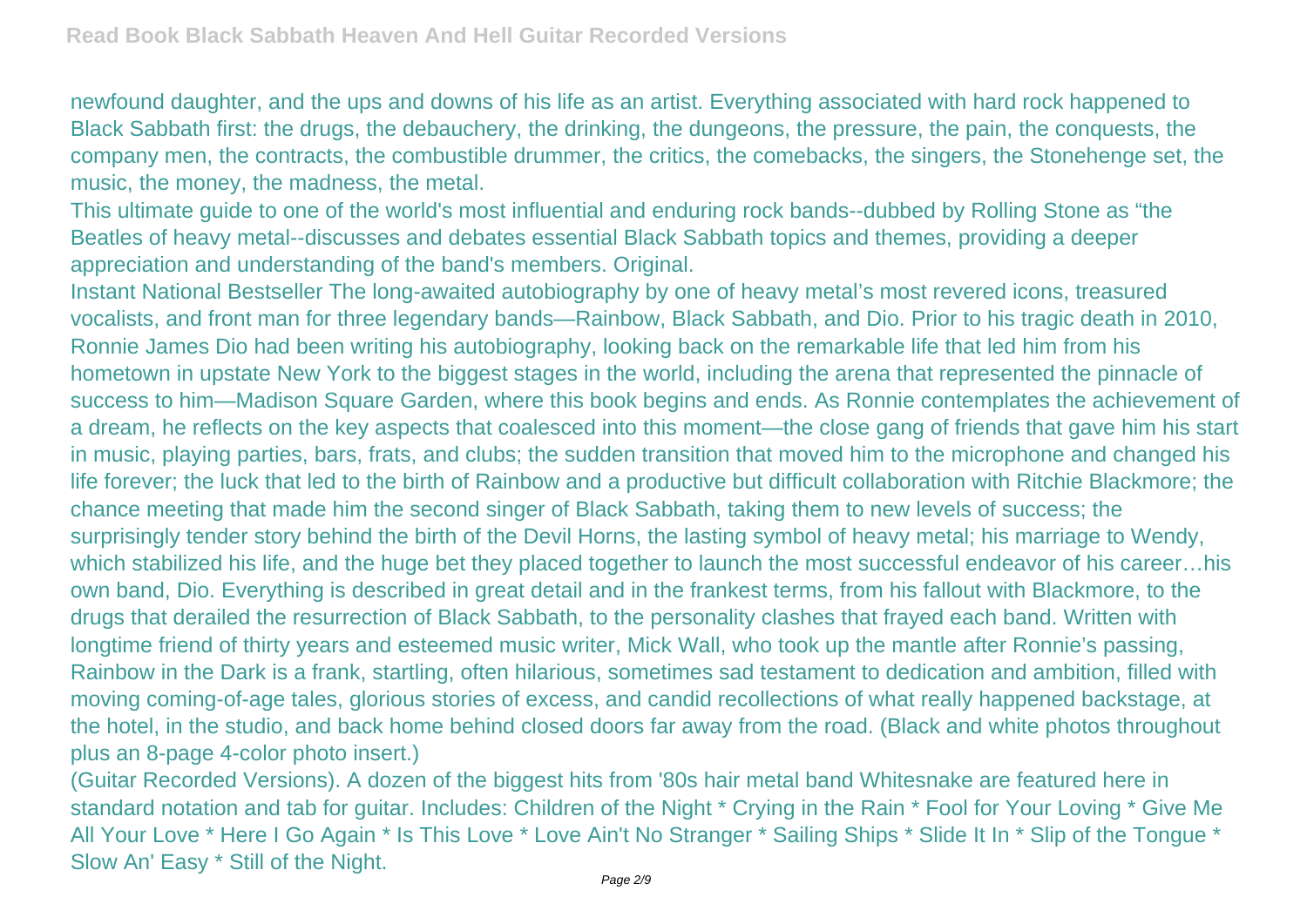Black Sabbath for Ukulele presents eighteen heavy Sabbath classics, complete with full lyrics, ukulele chord boxes, and all your favourite riffs in tablature! Song List: - Children Of The Grave - Die Young - Dirty Women - Electric Funeral - Fairies Wear Boots - Heaven And Hell - Iron Man - Lady Evil - Lonely Is The Word - N.I.B. - Neon Knights - Never Say Die - Paranoid - Snowblind - Sweet Leaf - The Mob Rules - Turn Up The Night - War Pigs

(Play It Like It Is). Note-for-note transcriptions of 12 tunes from the electrifying frontman of Rainbow, Black Sabbath & Dio: Don't Talk to Strangers \* Heaven and Hell \* Holy Diver \* King of Rock & Roll \* The Last in Line \* Man on the Silver Mountain \* The Mob Rules \* Neon Knights \* Rainbow in the Dark \* Sacred Heart \* Stand Up and Shout \* We Rock. Features photos and a foreword by Jack Black! Black SabbathHeaven and HellHal Leonard Corporation

A reference guide to the decade's top trends, performers, and sounds, reviews the most influential albums, provides biographical overviews of key artists, and considers how technology and the Internet have impacted the industry.

Com mais de quarenta anos de história, o Black Sabbath revolucionou a história do rock dando o impulso inicial para a criação e propagação do heavy metal. Em quatro décadas de sucesso, a banda liderada por Tony Iommi tem seu reconhecimento em clássicos do metal como "Sabbath Bloody Sabbath" e "Paranoid". O Sabbath teve vários integrantes, mas foi na voz e na figura excêntrica de Ozzy Osbourne que o grupo ganhou peso no cenário musical. Nesta biografia não autorizada, o leitor vai conhecer toda a trajetória da banda que tingiu o rock com tons mais obscuros e letras que falavam sem medo do mundo das trevas. Traz ainda a discografia completa, curiosidades e fotos sensacionais.

Containing rare and previously unpublished material culled from Popoff's interviews over the last decade with all the principal members of the band - an exhaustive song-by-song, album-by-album trek through the Sab's 37-year history. Numerous one-on-one conversations with Ozzy, Tony, Geezer and Bill, as well as 10 interviews with Ronnie James Dio and additional interviews with supporting musicians make this fullcolour retrospective a must-have for any fan. Rock on!

When I was growing up, Heavy Metal/rock music was my music of choice, it was my life. Back in those days in the late 70's and into the early 80's, we would spend our time listening to the best albums of the moment on a massive 'ghetto blaster, either sitting in the park or at any of the local railway stations, train spotting! Our albums of choice at the time were Saxon 'Wheels of Steel', Judas Priest 'British Steel' and Black Sabbath 'Heaven and Hell'. We went through many batteries back in those days, cranking the music up loud and annoying any passers by. My favourite of all our choices at the time was the Black Sabbath album and it is still one of my favourite albums to this day. How Ronnie James Dio could pack that 'massive' voice into such a small and tiny frame seemed impossible. Once I knew of his work with Black Sabbath I went to search out his back catalogue of work with Rainbow and was just amazed at the lyrics and the quality of his voice, he was and always will be the quintessential rock and metal frontman and with his passing there was a massive void left in the world of rock music. So come with me on an 'oral history' of Ronnie James Dio, the greatest frontman in Heavy Metal and rock

A biography of legendary heavy metal singer Ronnie James Dio. This book chronicles Ronnie's life from birth to death and covers his time in such iconic bands as Elf, Rainbow, Black Sabbath, Dio and Heaven & Hell.

They are the band that created metal music . . . and they have defined it for more than four decades. Black Sabbath's career spans eleven different line-ups and nineteen studio albums in addition to the twenty-eight solo albums of the original four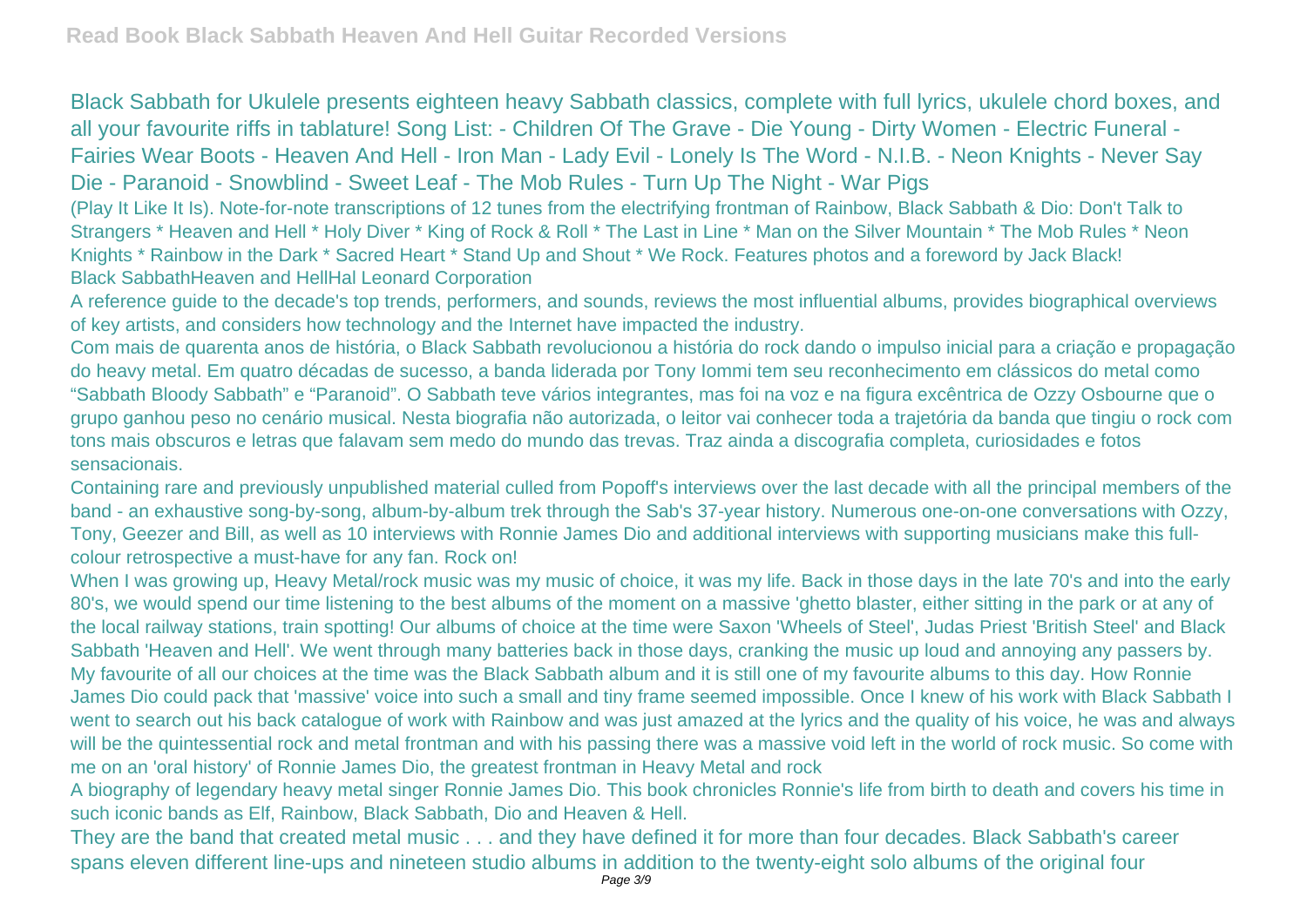members. The band began in 1968 as a blues rock band on the cover circuit of Birmingham, England. Clawing their way up from the postwar bombed-out suburbs of Birmingham, the four membersâ??guitarist and main songwriter Tony Iommi, bassist and main lyricist Geezer Butler, singer Ozzy Osbourne, and drummer Bill Wardâ??would define a new genre of music and make themselves world famous. Joel McIver explores the complete history of Sabbath, from the precursor bands to the release of the holy trinity of heavy metal - "Black Sabbath" (the song) on Black Sabbath (the album) by Black Sabbath (the band) - to the present. With over 150 photos, a gatefold family tree tracing the development of the band, a complete discography, and a foreword by Machine Head frontman Robb Flynn, this is the must-have book for any Sabbath fan.

(Guitar Recorded Versions). Our matching folio to this superstar's celebration of the 6-string features notes & tab for all 16 tunes, including: Cliffs of Rock City \* Cluster Pluck \* Come On In \* Departure \* Huckleberry Jam \* Kim \* Les Is More \* Playing with Fire \* Turf's Up \* and more.

(Guitar Recorded Versions). This matching folio to Sabbath's platinum "comeback" album featuring new vocalist Ronnie James Dio includes: Neon Knights \* Children of the Sea \* Lady Evil \* Heaven and Hell \* Wishing Well \* Walk Away \* Lonely Is the Word \* Die Young.

John Darnielle describesMaster of Reality in the voice of a fifteen-year-old boy being held in an adolescent psychiatric center in southern California in 1985. The narrator explains Black Sabbath like an emissary from an alien race describing his culture to his captors: passionately, patiently, and lovingly.

"They've said some crazy things about me over the years. I mean, okay: 'He bit the head off a bat.' Yes. 'He bit the head off a dove.' Yes. But then you hear things like, 'Ozzy went to the show last night, but he wouldn't perform until he'd killed fifteen puppies

...' Now me, kill fifteen puppies? I love puppies. I've got eighteen of the f\*\*king things at home. I've killed a few cows in my time, mind you. And the chickens. I shot the chickens in my house that night. It haunts me, all this crazy stuff. Every day of my life has been an event. I took lethal combinations of booze and drugs for thirty f\*\*king years. I survived a direct hit by a plane, suicidal overdoses, STDs. I've been accused of attempted murder. Then I almost died while riding over a bump on a quad bike at f\*\*king two miles per hour. People ask me how come I'm still alive, and I don't know what to say. When I was growing up, if you'd have put me up against a wall with the other kids from my street and asked me which one of us was gonna make it to the age of sixty, which one of us would end up with five kids and four grandkids and houses in Buckinghamshire and Beverly Hills, I wouldn't have put money on me, no f\*\*king way. But here I am: ready to tell my story, in my own words, for the first time. A lot of it ain't gonna be pretty. I've done some bad things in my time. I've always been drawn to the dark side, me. But I ain't the devil. I'm just John Osbourne: a working-class kid from Aston, who quit his job in the factory and went looking for a good time."

The final word on the only name synonymous with heavy metal - Black Sabbath. Way back in the mists of time, in the days when rock giants walked the earth, the name Ozzy Osbourne was synonymous with the subversive and dark. Back then, Ozzy was the singer in Black Sabbath, and they meant business. A four-piece formed from the ashes of two locally well-known groups called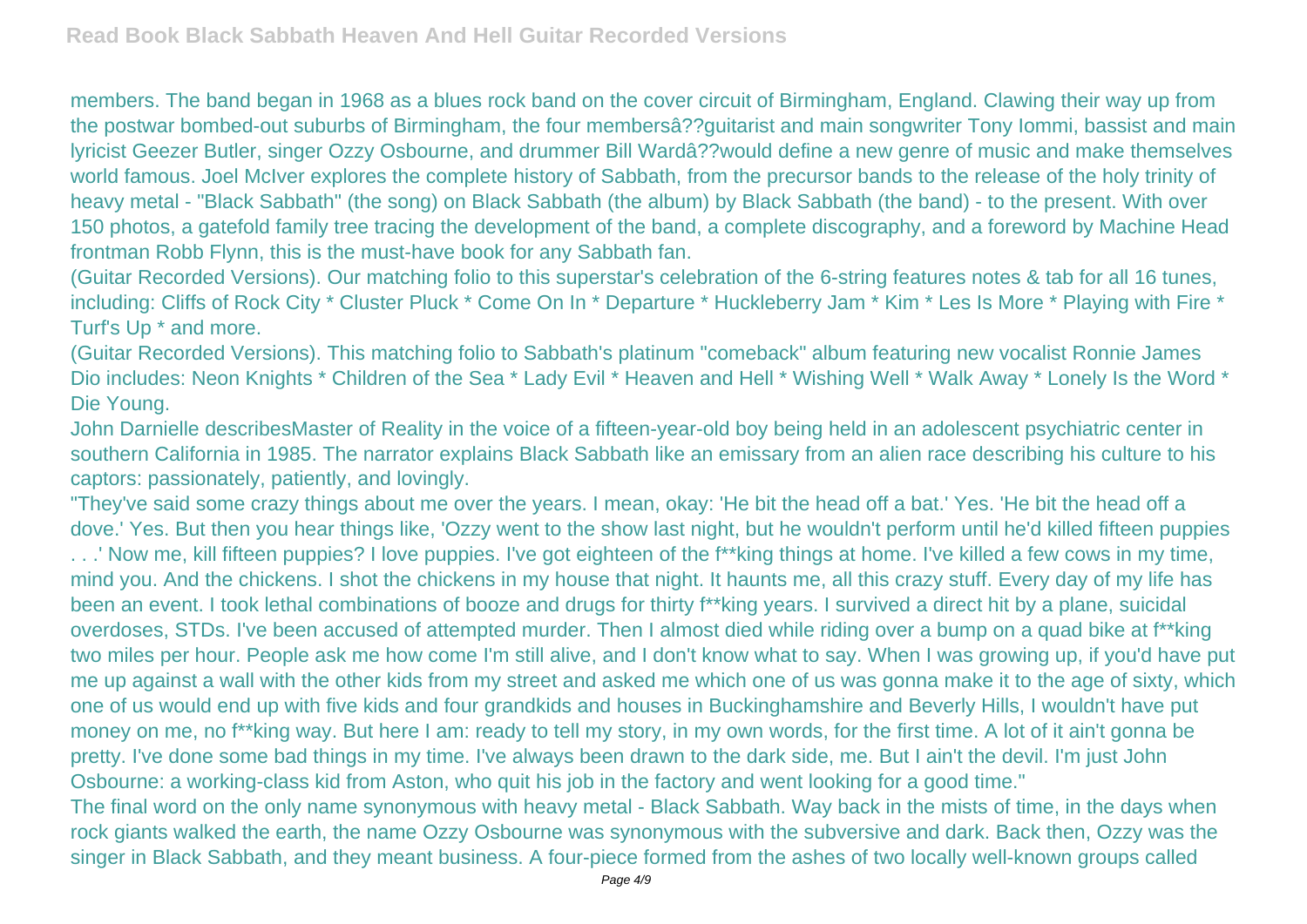The Rare Breed (Ozzy and bassist Geezer Butler) and Mythology (guitarist Tony Iommi and drummer Bill Ward), all four founding members of the original Black Sabbath grew up within half-a-mile of each other. This biography tells the story of how they made that dream come true - and how it then turned into a nightmare for all of them. How at the height of their fame, Sabbath discovered they had been so badly ripped off by their managers they did not even own their own songs. How they looked for salvation from Don Arden - an even more notorious gangster figure, who resurrected their career but still left them indebted to him, financially and personally. And how it finally came to a head when in 1979 they sacked Ozzy: 'For being too out of control - even for us,' as Bill Ward put it. The next 15 years would see a war break out between the two camps: the post-Ozzy Sabbath and Ozzy himself, whose solo career overshadowed Sabbath to the point where, when he offered them the chance to reform around him again, it was entirely on his terms. Or rather, that of his wife and manager, daughter of Don Arden - Sharon Osbourne. When bands change their lead singers sometimes the whole direction and focal point of the group changes. Fans will become attached to the band at the time and see the current lead singer as 'their singer', the same process happened with me. Growing up in the late '60s and into the '70s, I was always aware of Black Sabbath with Ozzy, but by the time I had become a huge fan of 'Heavy Metal', Ozzy had already departed and Dio was on the new vocalist on the scene. 'Heaven and Hell' was the first Sabbath album that I really 'got into' and so - for me - Dio was always my favourite era of the band; we used to play the album on tape on a huge ghetto blaster, wherever we went, from the park to the train station to the streets around our town. I went on to see Dio ('Mob Rules' tour), Ian Gillan ('Born Again' tour), Tony Martin ('Tyr' tour) and Ozzy (3 times at Download Festival - 'European Tour - '05, 'The Reunion' tour and 'The End' tour) all front the band, but my favourite version of Black Sabbath was and will always be, the version with RJD fronting them, spinning the microphone stand and 'throwing up the horns' and bringing an almost theatrical style to the frontman position. I always liked what Dio brought to the band, his lyrics, the faster pace of some of the songs and also his unique take on the 'Ozzy era' tracks; to be honest I would also have loved to have seen Ozzy take a stab at some of the 'Dio era' songs - especially tracks such as 'Neon Knights', 'The Mob Rules' and 'Die Young', but it sadly never happened. I saw Black Sabbath for the first time in '82 at the Cornwall Coliseum near St Austell - sadly now demolished - on the 'Mob Rules' tour. I bought the obligatory t-shirt - now long missing - and a programme, remember those? I was absolutely hooked on Sabbath, they were my latest favourite band and then Dio left! Talk about feeling 'gutted'!! I saw them later, as mentioned, with Gillan, Martin and finally with Ozzy - who I'd seen four times on his own as well - but that first time for me was the best and in my honest opinion the liveliest and most exciting that they ever sounded as a band. On a side note - I have also loved watching Ozzy solo as well, because then you get the best of the 'Ozzy era Sabbath' plus his own great songs, such as 'Mr Crowley', 'Shot in the Dark', 'Bark at the Moon' and 'Crazy Train' etc. And now to this book. This is the third book in the series and this time we have a British artist leading the charge. We've had American (KISS) and Australian (AC/DC), so now we are onto one of the bands that spearheaded the 'Heavy Metal' genre and still continue to be extremely popular to this day, from young kids growing up with parents who have loved them all their life. So take it away, the original and best 'Lords of Darkness'...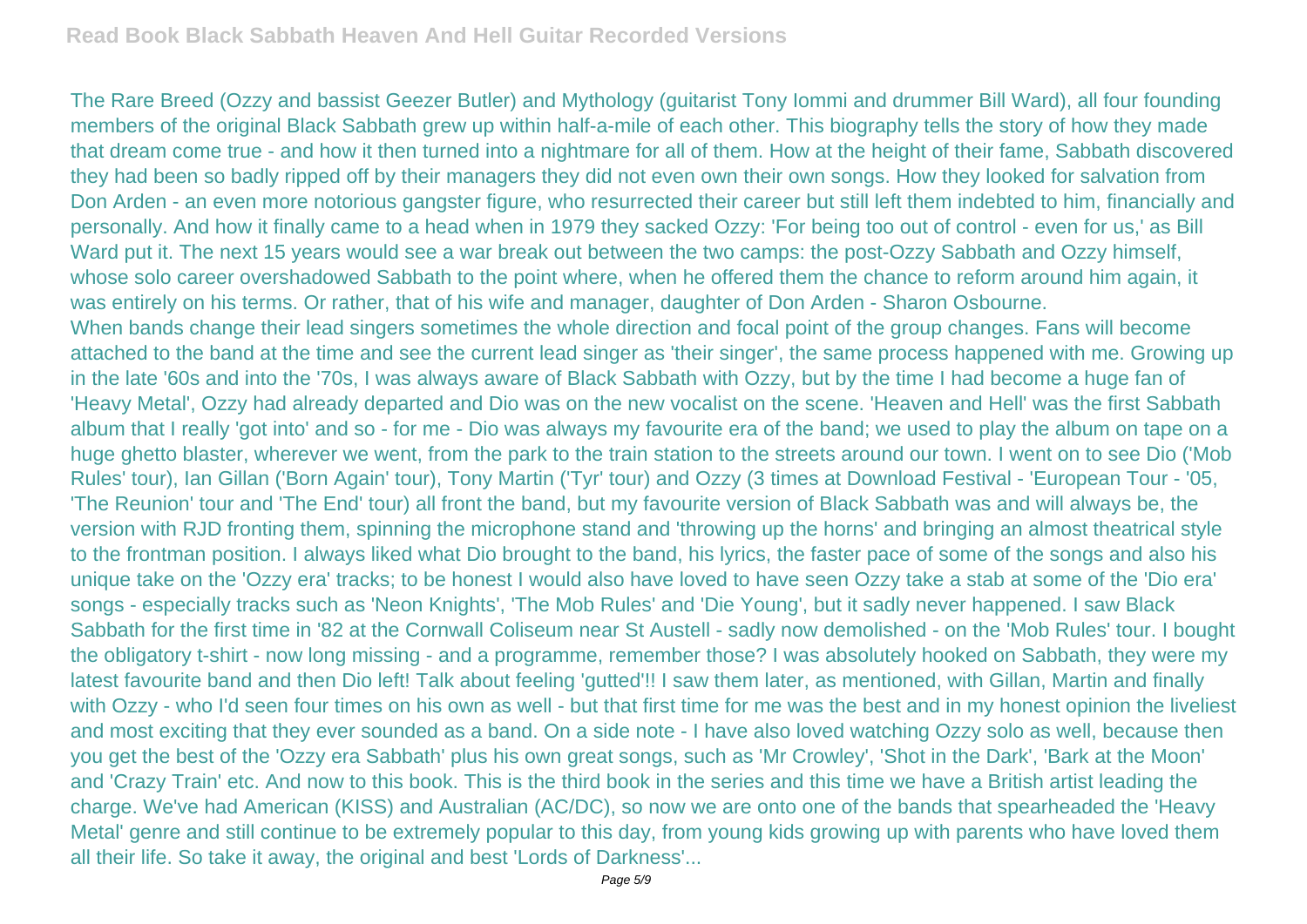The result of an extensive poll asking heavy metal fans to list their favouritealbums, this compendium combines those surveys with Popoff's original interviews with world famous rockers who reveal recording session secrets in addition to their own heavy classics and ear-splitting faves. With reviews of early metal albums of the 1960s, as well as the latest hits, this essential resource blends praise with criticism to give an honest assessment of the most influential and important heavy metal recordings.

During the seventies, David Tangye and Graham Wright were part of the Black Sabbath crew—and they have the stories to prove it. As the group grew in fame and notoriety, incidents of bad behavior mounted alarmingly. Whether it's Geezer's lyrical journeys into the underworld or the gun-obsessed Ozzy Osbourne at home in Atrocity Cottage, this is Sabbath as you've never known them before. A real-life Spinal Tap, this is a warm, funny tribute to four mates from Birmingham who became the biggest heavy rock band in the world.

The definitive history of the band that invented heavy metal—featuring rare photographs, a complete discography and an introduction by Robb Flynn. With its infernal sound and dark lyrics, Black Sabbath has been a force of nature for half a century. Its career spans eleven different line-ups and nineteen studio albums in addition to the twenty-eight solo albums of the original four members. The band began in 1968, playing blues rock on the cover circuit of Birmingham, England. But guitarist Tony Iommi, bassist Geezer Butler, singer Ozzy Osbourne, and drummer Bill Ward would soon define a new genre of music—and make themselves world famous. Joel McIver explores the complete history of Sabbath, from precursor bands to history-making albums and on to the present. With more than 150 photos, a gatefold family tree tracing the development of the band, a complete discography, and a foreword by Machine Head frontman Robb Flynn, this is the must-have book for any Sabbath fan.

From the author of the celebrated classic Louder Than Hell comes an oral history of the badass Heavy Metal lifestyle—the debauchery, demolition, and headbanging dedication—featuring metalhead musicians from Black Sabbath and Judas Priest to Twisted Sister and Quiet Riot to Disturbed, Megadeth, Throwdown and more. In his song "You Can't Kill Rock and Roll" Ozzy Osbourne sings, "Rock and roll is my religion and my law." This is the mantra of the metal legends who populate Raising Hell—artists from Black Sabbath, Judas Priest, Slipknot, Slayer, and Lamb of God to Twisted Sister, Quiet Riot, Disturbed, Megadeth, and many more! It's also the guiding principle for underground voices like Misery Index, Gorgoroth, Municipal Waste, and Throwdown. Through the decades, the metal scene has been populated by colorful individuals who have thwarted convention and lived by their own rules. For many, vice has been virtue, and the opportunity to record albums and tour has been an invitation to push boundaries and blow the lid off a Pandora's box of riotous experiences: thievery, vandalism, hedonism, the occult, stage mishaps, mosh pit atrocities, and general insanity.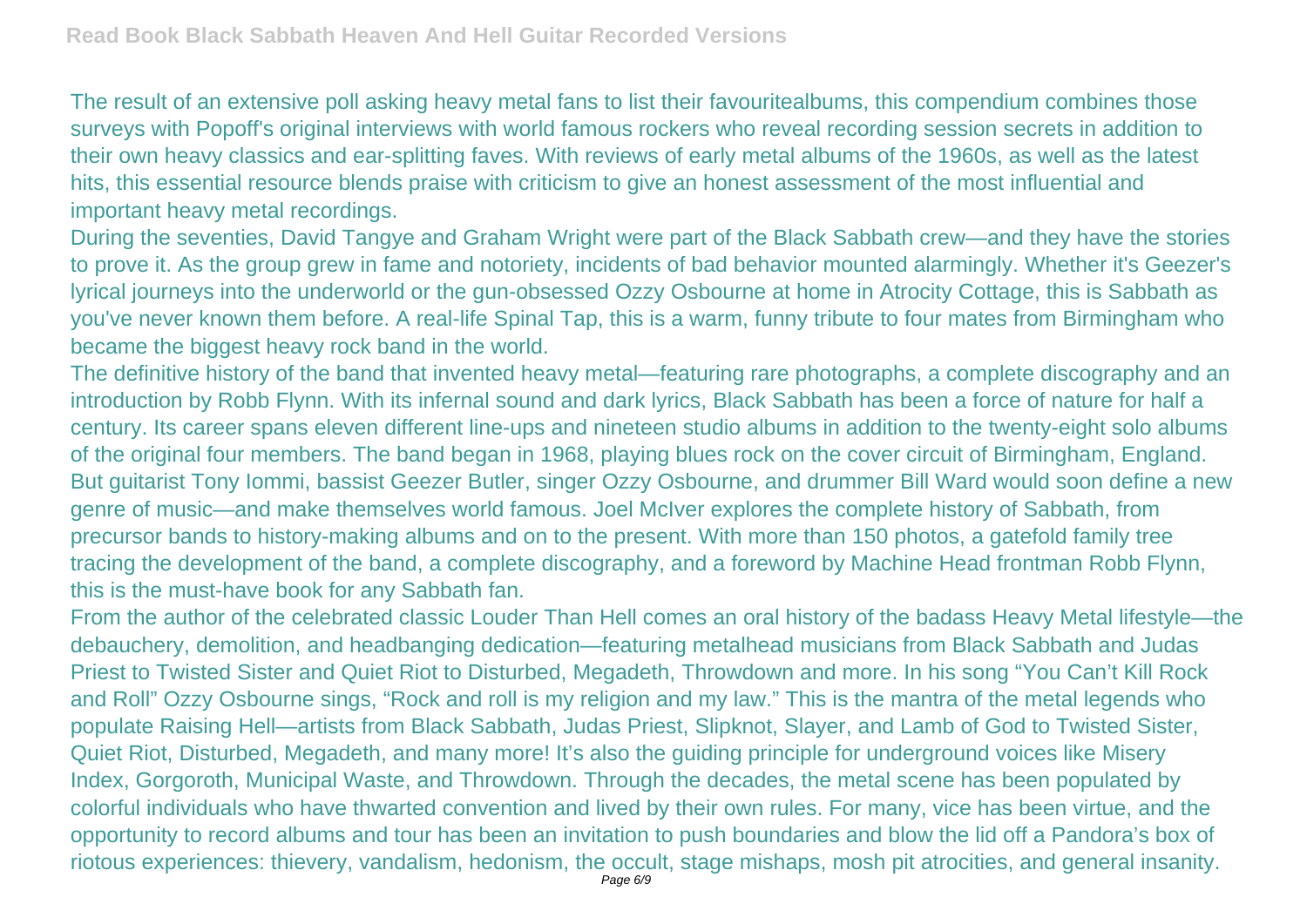To the figures in this book, metal is a means of banding together to stick a big middle finger to a society that had already decided they didn't belong. Whether they were oddballs who didn't fit in or angry kids from troubled backgrounds, metal gave them a sense of identity. Drawing from 150-plus first-hand interviews with vocalists, guitarists, bassists, keyboardists, and drummers, music journalist Jon Wiederhorn offers this collection of wild shenanigans from metal's heaviest and most iconic acts—the parties, the tours, the mosh pits, the rage, the joy, the sex, the drugs . . . the heavy metal life! Horns up!

Immerse yourself in the glorious story of Black Sabbath with the stories of their classic songs, in one beautifully illustrated volume. This celebration of 50 years of Sabbath includes rare-on-the-page memorabilia throughout the book as it tells the story of the band and all their classic songs, as well as the hugely popular hits from Ozzy as a solo artist. The Go-Go's were the first all-female rock group in history to write their own songs, play their own instruments, and reach the top of the Billboard charts with their #1 album, Beauty and the Beat. Made In Hollywood is drummer Gina Schock's personal account of the band, which includes a treasure trove of photographs and memorabilia collected over the course of her 40-year career. The Go-Go's debut album, Beauty and the Beat, rose to the top of the charts in 1981 and their hit songs "We Got the Beat", "Our Lips Are Sealed", "Vacation", and "Head Over Heels" (to name a few) served as a soundtrack to our lives in the '80s. Now, after the release of their Critics Choice Award-winning Showtime documentary, and in anticipation of their forthcoming induction into the Rock & Roll Hall of Fame and their 2021 West Coast shows, Gina takes fans behind the scenes for a rare look at her personal images documenting the band's wild journey to the heights of fame and stardom. Featuring posters, photographs, Polaroids, and other memorabilia from her archives, Made In Hollywood also includes stories from each member of the Go-Go's, along with other cultural luminaries like Kate Pierson, Jodie Foster, Dave Stewart, Martha Quinn, and Paul Reubens. With a style as bold and distinctive as any Go-Go's album, Made In Hollywood is the perfect tribute to one of the world's most iconic groups. (Guitar Recorded Versions). 16 songs transcribed note for note with tablature: Black Sabbath \* Children of the Sea \* Heaven and Hell \* Hole in the Sky \* Into the Void \* Iron Man \* The Mob Rules \* Neon Knights \* N.I.B. \* Paranoid \* Sabbath, Bloody Sabbath \* Supernaut \* Sweet Leaf \* Symptom of the Universe \* Voodoo \* War Pigs (Interpolating Luke's Wall).

Black Sabbath is currently on "The End Tour," which they have proclaimed as their final concert tour. Iron Man chronicles the story of both pioneering guitarist Tony Iommi and legendary band Black Sabbath, dubbed "The Beatles of heavy metal" by Rolling Stone. Iron Man reveals the man behind the icon yet still captures Iommi's humor, intelligence, and warmth. He speaks honestly and unflinchingly about his rough-and-tumble childhood, the accident that almost ended his career, his failed marriages, personal tragedies, battles with addiction, band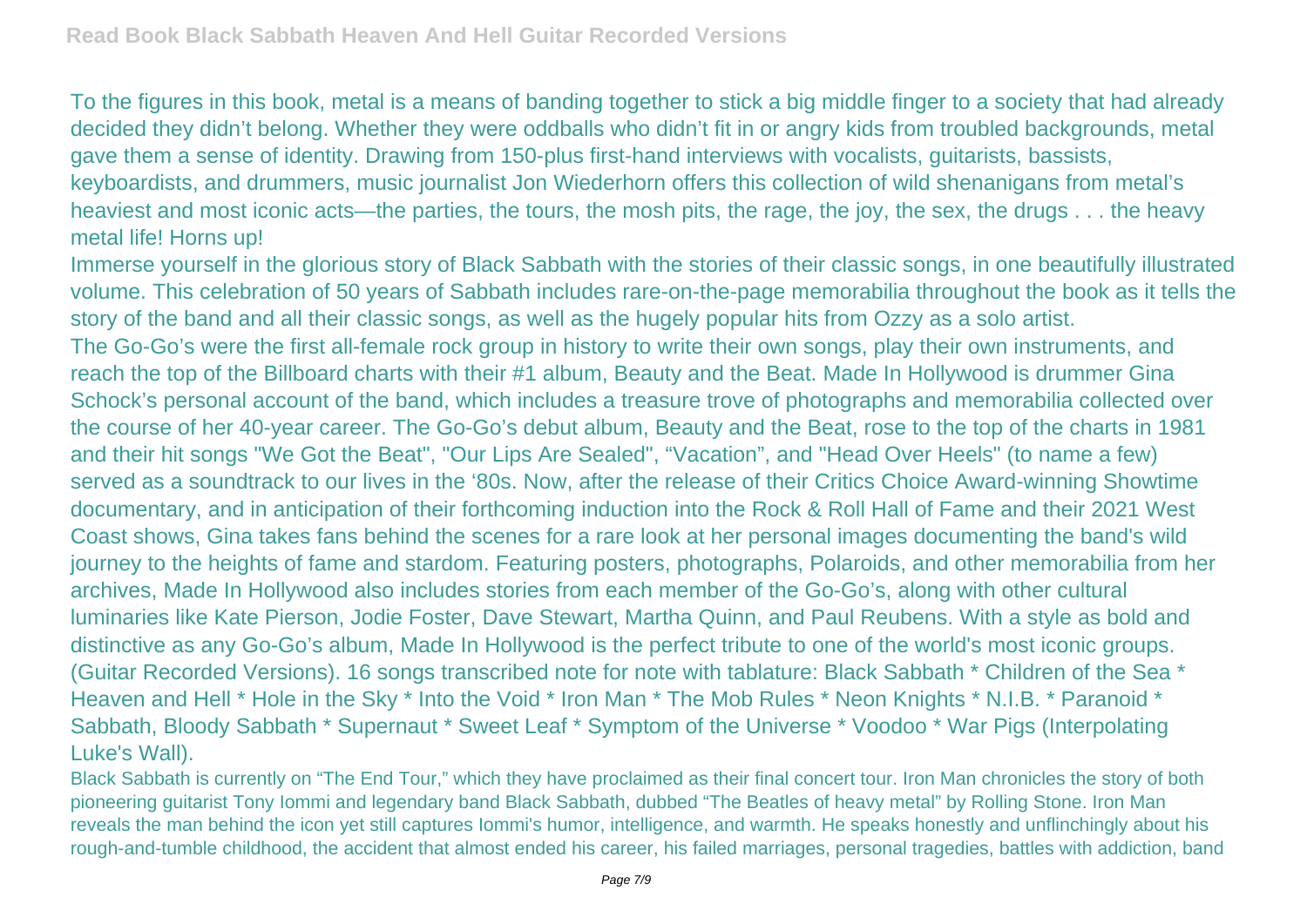mates, famous friends, newfound daughter, and the ups and downs of his life as an artist. Everything associated with hard rock happened to Black Sabbath first: the drugs, the debauchery, the drinking, the dungeons, the pressure, the pain, the conquests, the company men, the contracts, the combustible drummer, the critics, the comebacks, the singers, the Stonehenge set, the music, the money, the madness, the metal.

## BLACK SABBATH FAQ: ALL THAT'S LEFT TO KNOW ON THE FIRST NAME IN METAL

For over a full decade Black Sabbath had dominated Heavy Metal. As much as Led Zeppelin scorned the term Black Sabbath embraced it. In an age of bona fide supergroups Sabbath were unquestionably the heaviest thing stalking the planet and quite remarkably had remained a solid unit where others around them suffered ongoing membership fall outs and line-up reincarnations. Tony Iommi, Geezer Butler, Ozzy Osbourne and Bill Ward had weathered internal storms just as ferocious as every other band out on the circuit but had remained resolute. They had conquered the globe, sold close to 50 million albums and without concession had not pulled back one iota from delivering absolute, pure Heavy Metal. In 1977 the unthinkable happened. Ozzy Osbourne decamped. He would be lured back for one last album 'Never Say Die' before flying solo, rapidly building a band unit that would equal the repute of the mother-ship. Between 1979 and 1997 Tony Iommi and Ozzy Osbourne were pitched against each other in a titanic struggle unprecedented in Rock n' Roll. Both stars would employ the very finest players of the genre in the conflict and produce some of the finest Heavy Metal of the generation in the process. Tony Iommi, the man who without question invented Heavy Metal, fronted up Sabbath with vocal legends such as Ronnie James Dio, Ian Gillan, Glenn Hughes and Tony Martin against Ozzy's awesome arsenal of guitar innovators Randy Rhoads, Jake E. Lee and Zakk Wylde. Both Tony Iommi and Ozzy Osbourne reinvented their bands time and time again. The huge array of elite players that travelled through the ranks is now a constant source of fascination and rumours for Sabbath fanatics. 'Sabbath Bloody Sabbath: The Battle for Black Sabbath' reforges the author's two previous landmark tomes 'Ozzy Osbourne: The Story of the Ozzy Osbourne band' & 'Black Sabbath: Never Say Die!' along with additional material into this one definitive Metal milestone. Complete with over 140 images, many never seen before, and unique interviews, including with the late Ray Gillen and Cozy Powell as well as the highly controversial figure of Jeff Fenholt and mysterious Dave Donato, 'Sabbath Bloody Sabbath' is the definitive account of those years (1979 to 1997) before the reunion. Exclusive interview content with Tony Iommi, Geezer Butler, Cozy Powell, Ronnie James Dio, Ian Gillan, Glenn Hughes, Ray Gillen, Tony Martin, Geoff Nicholls, Rob Halford, Bob Daisley, Lee Kerslake, Carmine Appice, Tommy Aldridge, Neil Murray, Dave Spitz, Eric Singer, David Donato, Jeff Fenholt, Bobby Rondinelli, Rudy Sarzo, Phil Soussan, Randy Castillo, Bernie Torme, Brad Gillis, Jo Burt, Pete Way, Dana Strum, Terry Chimes, Lita Ford, Steve Vai, Don Airey, Lindsey Bridgewater, Terry Nails and many, many more. Additional details: 8 page discography appendix detailing 264 career albums and singles from Black Sabbath, Ozzy Osbourne, Dio, Bill Ward, Geezer and Tony Iommi; plus 7 page index with 694 entries. Product Dimensions: 8.25 x 11.0 inches (210 x 279 mm). Weight: approximately 1.6 lbs (0.75 kg).

Many bands may lay claim to inventing or popularising the term `heavy metal', but few would deny that Black Sabbath have defined the genre in the minds of many, and have come to embody its popular image. From the `classic' first decade with singer Ozzy Osbourne, through the Ronnie James Dio period and the oft-overlooked later albums, the Sabbath name has always been a trademark of quality, despite some less celebrated, though often fascinating, periods. To commemorate the final retirement of the band, lifelong devotee Steve Pilkington takes the reader through every song on every one of the band's studio albums, taking in the highs and occasional lows, as well as looking at the cover artwork and stories behind the albums. He also discusses live recordings and DVD releases. The result will surely be regarded as the most